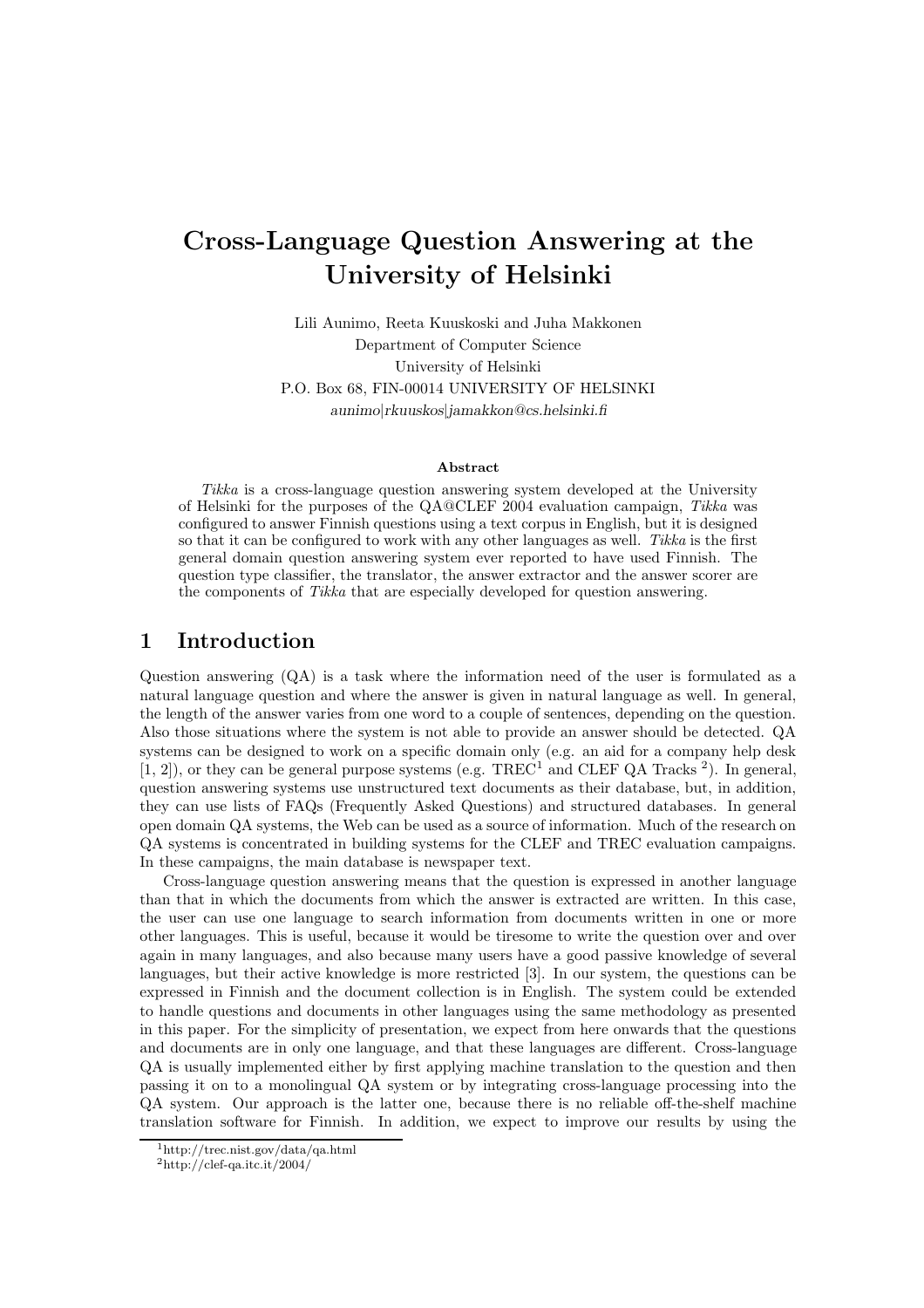original question as the basis of processing for as long as possible, because when translation is performed, the information content of the question is almost always altered.

In the following chapter we will descibe the overall architecture of our QA system. After that each of the main components of the system are described in detail. Section 3 descibes the processing of questions, that is, question classification and translation. In Section 4, the information retrieval component of our system is detailed. Answer processing, which consists of answer extraction pattern creation and instantiation and of answer selection and scoring, is described in Section 5. Section 6 is about evaluation and it presents our official results at QA@CLEF 2004. It also contains some discussion on the effects of translation on the overall performance of a QA system. Finally, Section 7 concludes.

### 2 System Architecture

The name of our QA system is Tikka (Woodpecker). It has three modules: Question Processor, Information retrieval (IR) Engine and Answer Processor. A system architecture is shown in Fig. 1. The figure also shows the configuration of Tikka for Finnish-English QA and for the document database used in the QA@CLEF evaluation initiative. The Question and Answer Processors are the modules which are especially developed for QA. The IR Engine, which is described in more detail in section 4, is a standard search engine. The Question Processor, which is described in section 3, first produces a syntactic parse of the question, then it classifies the question and finally it translates the relevant terms of the question. The Answer Processor first instantiates the answer extraction pattern prototypes with the translated words of the question. Then it applies the patterns to the documents retrieved by the IR Engine and finally it selects the best answer among the candidates extracted and gives it a confidence value. The *Answer Processing* module is described in detail in section 5.

When Tikka was used for the Finnish-English experiments of  $QA@CLEF$ , its document database consisted of 670 megabytes of newspaper text (The Glasgow Herald from 1995 and Los Angeles Times from 1994). Other external knowledge sources that the system used were the MOT dictionary software from Kielikone Ltd.<sup>3</sup>, the functional dependency grammar parser from Connexor Ltd. <sup>4</sup> and a Country and Capital Translation Database extracted from the web site of Statistics Finland<sup>5</sup>.

## 3 Question Processing

#### 3.1 Question Classifier for Finnish

The question processing commences by determination of the question type. The possible types were defined already in Multisix corpus [5]: date, location, measure, object, organization, other, and person. In addition, CLEF 2004 introduced new two types: manner (answering how-questions), abstraction and definition. The last type was tagged in the evaluation corpus, and thus the number of types to be recognized was ten.

Obviously, the question type can often be determined just by looking at the question word. However, in Finnish this is not always a straight-forward task as the language is morphologically rich. Typically, instead of prepositions there are agglutinated morphemes denoting the inflected cases, and within a noun phrase, for example, the words comply to congruity, i.e., attributes follow the case of the head word. As a simple example, consider the following uses of 'who' (kuka):

<sup>3</sup>http://www.kielikone.fi/en/

<sup>4</sup>http://www.connexor.com/

 $5$ http://www.tilastokeskus.fi/index\_en.html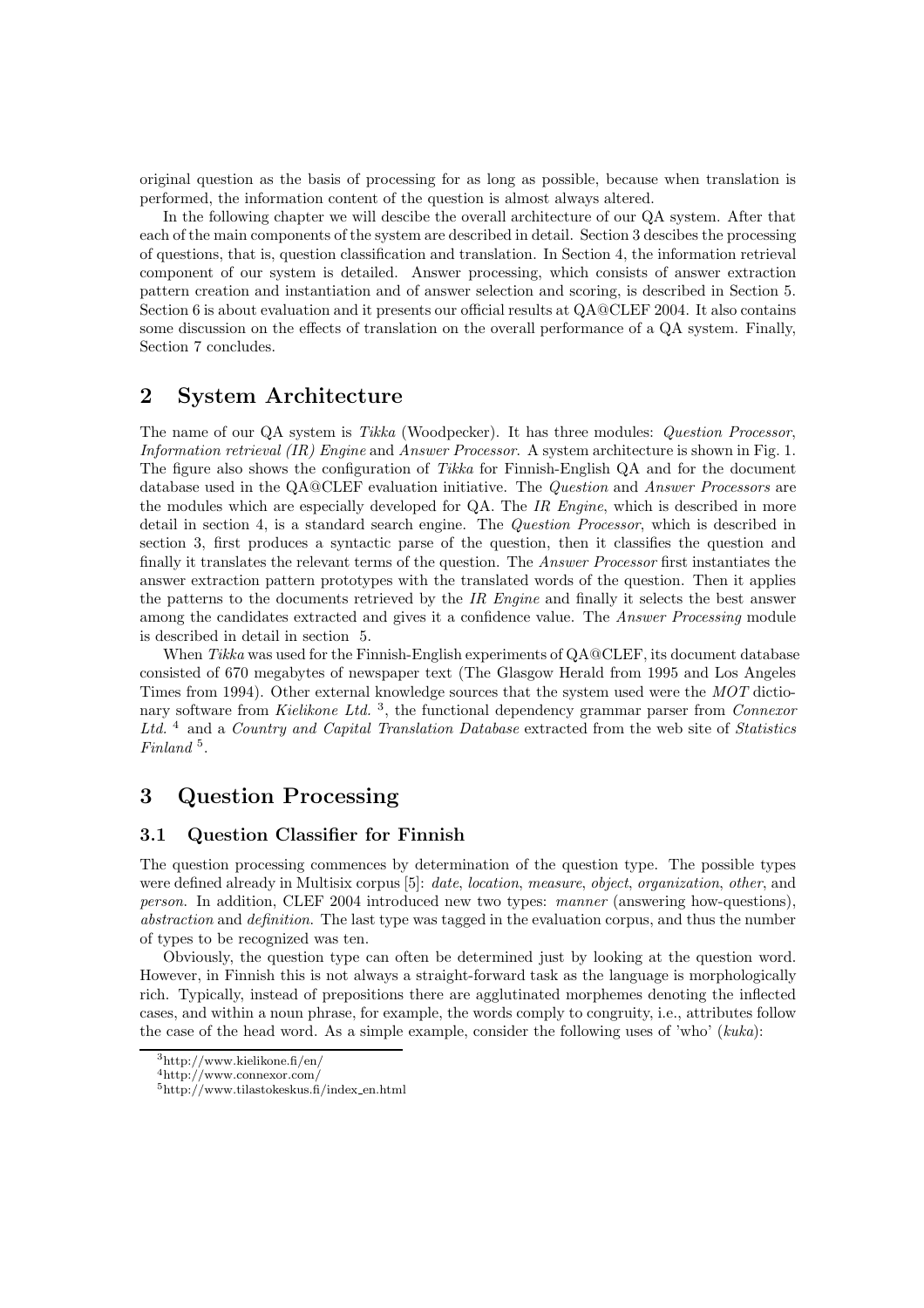

Figure 1: Architecture of Tikka and its configuration in the Finnish-English QA@CLEF.

| English                 | Finnish               | question word baseform $+$ case |
|-------------------------|-----------------------|---------------------------------|
| Who is that man?        | Kuka on tuo mies?     | $kuka + NOMINATIVE$             |
| Who do you mean?        | Ketä tarkoitat?       | $kuka + PARTITIVE$              |
| Who is he with?         | Kenen kanssa hän on?  | $kuka + GENETIVE$               |
| Who do you think he is? | Keneksi häntä luulet? | $kuka + TRANSLATIVE$            |
| Who has it?             | Kenellä se on?        | $kuka + ADESSIVE$               |
| Who do you trust?       | Kehen luotat?         | $kuka + ILLATIVE$               |

There are 15 cases for each noun, adjective, pronoun and numeral in singular, and another 15 in plural. Furthermore, many morphemes produce changes also in the word body, and thus merely stripping morphemes at the end of the word is often of little avail. Without a morphological analysis it would be very difficult to take any further steps, because words are seldom used in their baseforms. We employ Connexor's functional dependency parser [4] for Finnish. Consider a sentence: Minä vuonna se alkoi? ('In what year did it start?'). It would be parsed as:

| # | text   | baseform      | dependency       | morphology                 |
|---|--------|---------------|------------------|----------------------------|
|   | Minä   | mikä          | $\text{attr}:>2$ | $&$ A > PRON SG ESS        |
| 2 | vuonna | <b>VIIOSI</b> | tmp: > 4         | <b>&amp;NH N SG ESS</b>    |
|   | se.    | se            | $sub$ j: $>4$    | <b>&amp;NH PRON SG NOM</b> |
|   | alkoi  | alkaa         | main: >0         | $&+M$ V V ACT IND PAST SG3 |
|   |        |               |                  |                            |

From this we see that, for instance, the pronoun mina is the essive of mika (what) and that it is an attribute of the nominal head vuosi (year).

The time-related questions in the test corpus typically fell into one of three categories: a general 'when' (milloin, koska), a specific interval, e.g., 'what year|month|time' (minä vuonna?, missä kuussa?, mihin aikaan?) and a duration, 'how long' (kuinka kauan, kauanko, miten kauan,  $kuinta pitkän aikaa$ ). The first two are date-questions and the last a measure-question.

Likewise, many measure-questions are somewhat straight-forward to recognize. The question is scanned for occurrence of quantity-related question words (e.g., kuinka|miten moni|kauan|paljon,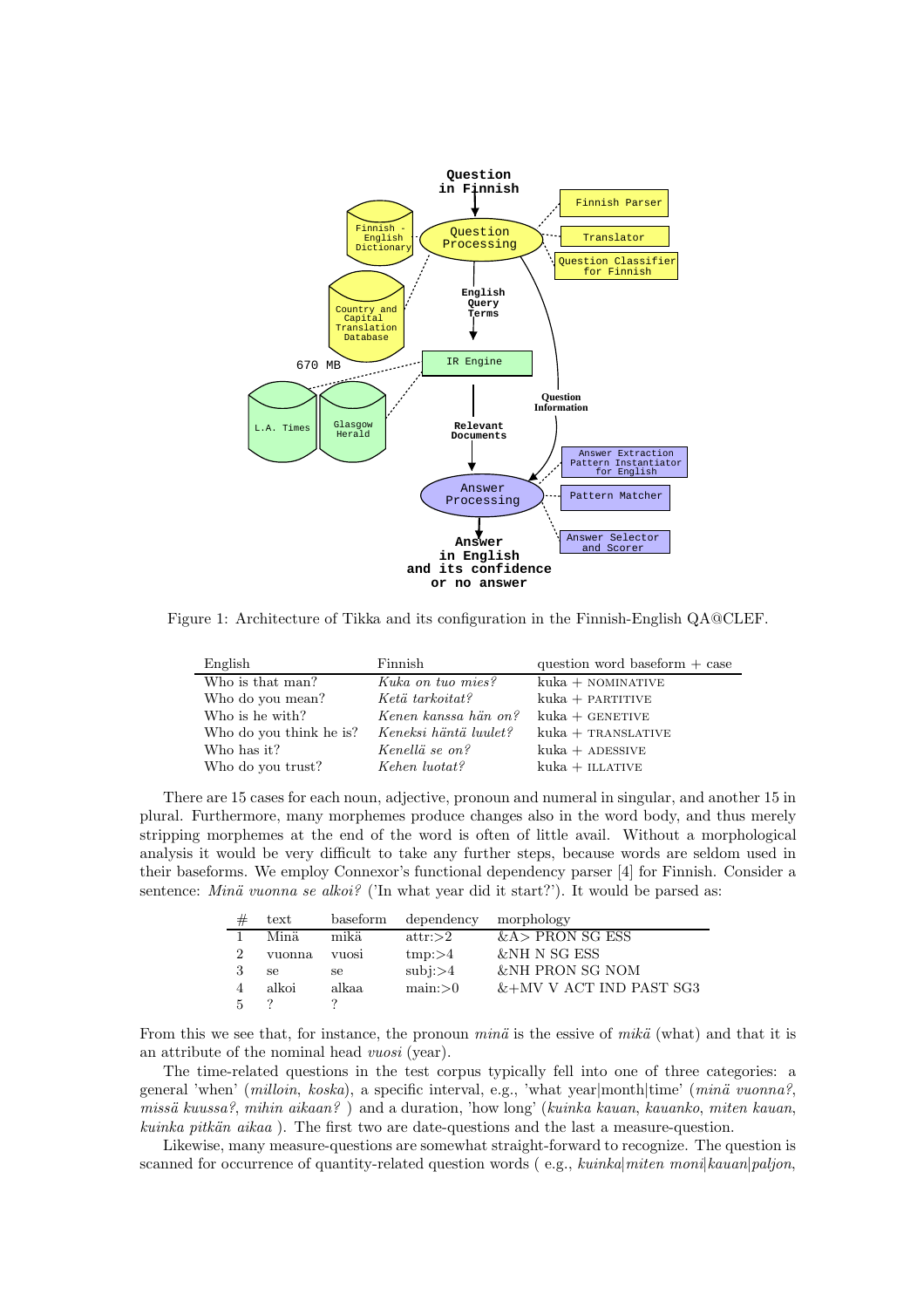montako|moniko|paljonko|kauanko). Then there are 'what-is'-questions, such as Mikä on Suomen  $v\ddot{a}kiluku?$  (What is the population of Finland?) The classification of the question relies in identifying the complement (population) as a measure-related word. Same technique is used with person, location, and organization related question: the type is based on classifying the object or the complement. Sometimes verbs are a helpful indicators of the question type.

The question classified in other-type, if the complement is a verb or if the complement or the object does not relate to person, location or organization. The manner-questions typically start with either *miten|kuinka* (how) or *millä tavoin|tavalla|keinoin* (in what manner|way). It has been difficult to identify object-questions as they vary considerably. Hence, we regard them as other-type.

#### 3.2 Translator

Once the question has been classified, it is passed on to the Translator. It decides which of the words are translated, how to deal with proper names, homonyms and polysemous words and with words that have no translation in the dictionary. The *Translator* also decides which words are used in the query that is given to the IR Engine, and in answer extraction pattern prototype instantiation. For these decisions, it uses the syntactic parse tree of the question.

Once a question and its type is received by the Translator, it checks for country and capital names in the Country and Capital Translation Database. It contains 244 country and capital names in Finnish and their translations into English. The country and capital information is up to date as a new database is fetched from the web pages of *Statistics Finland* every once in a while. The version that we used in the CLEF evaluation exercise dates from 16.4.2004. This caused some problems, because the World has changed since 1994 and 1995 from where the CLEF newspaper text database dates. For example, two CLEF questions were about Yugoslavia, which our Country and Capital Translation Database naturally did not contain.

If the question contains a name that is in the database, it is given a translation and taken off from the list of words that will be passed on to the dictionary software. It is crucial that the proper names have been transformed into their baseforms before their existence in the database is checked because the database naturally does not contain any inflected proper names. For example, among the 34 country and capital names occurring in this year's questions, only 2 were uninflected.

After the Country and Capital Translation Database checking routine the translator determines which words are passed on to the dictionary software. All nouns are translated. If no translation is found, and the noun is a compound word, it is split into two parts both of which are used in the search from the dictionary. If there are more than two parts in the compound, then the last part forms the first search word and all the rest of the parts form the second search word. This is sensible, because quite often the preceding parts together are a modifier of the last part. For example (compound boundaries are marked with  $\#$ ): In kori#pallo#joukkue (basketball team)  $kori \neq palle$  (basketball) modifies joukkue (team). This very coarse heuristic also has many counterexamples. One of them is  $kulttuuri\#pää\#kaupunki$  (Capital of Culture) where  $kulttuuri$  (culture) modifies  $\tilde{v}a\tilde{a} \#kauounki$  (capital). In those cases where the noun is a compound word containing at least three parts and where the first part begins with a capital and ends with a hyphen, we split the word into dictionary search words from the hyphen, because the first part is most probably a proper noun and an uninflected modifier of the latter part and the latter part is the main part of the compound and it is inflected. For example in  $Andrew\#py\ddot{o}rref{myrsky}$  (Hurricane Andrew) Andrew is a modifier for *pyörre#myrsky* (Hurricane). The proper noun could also contain several parts, for example La# Scala -#ooppera#talo (La Scala opera house), where La# Scala modifies ooppera#talo (opera house).

In addition to nouns, all adjectives that are attributes to nouns are translated. For example, in How many Japanese students were there in the United States in 1990?, Japanese is translated because it is a modifier of students.

If a word has no translation in the dictionary, and it looks like a proper name (begins with a capital and is not the first word of the question), its case is checked. If it is not nominative, but one of the other fourteen cases in which a noun can be, the baseform is passed on. Otherwise, the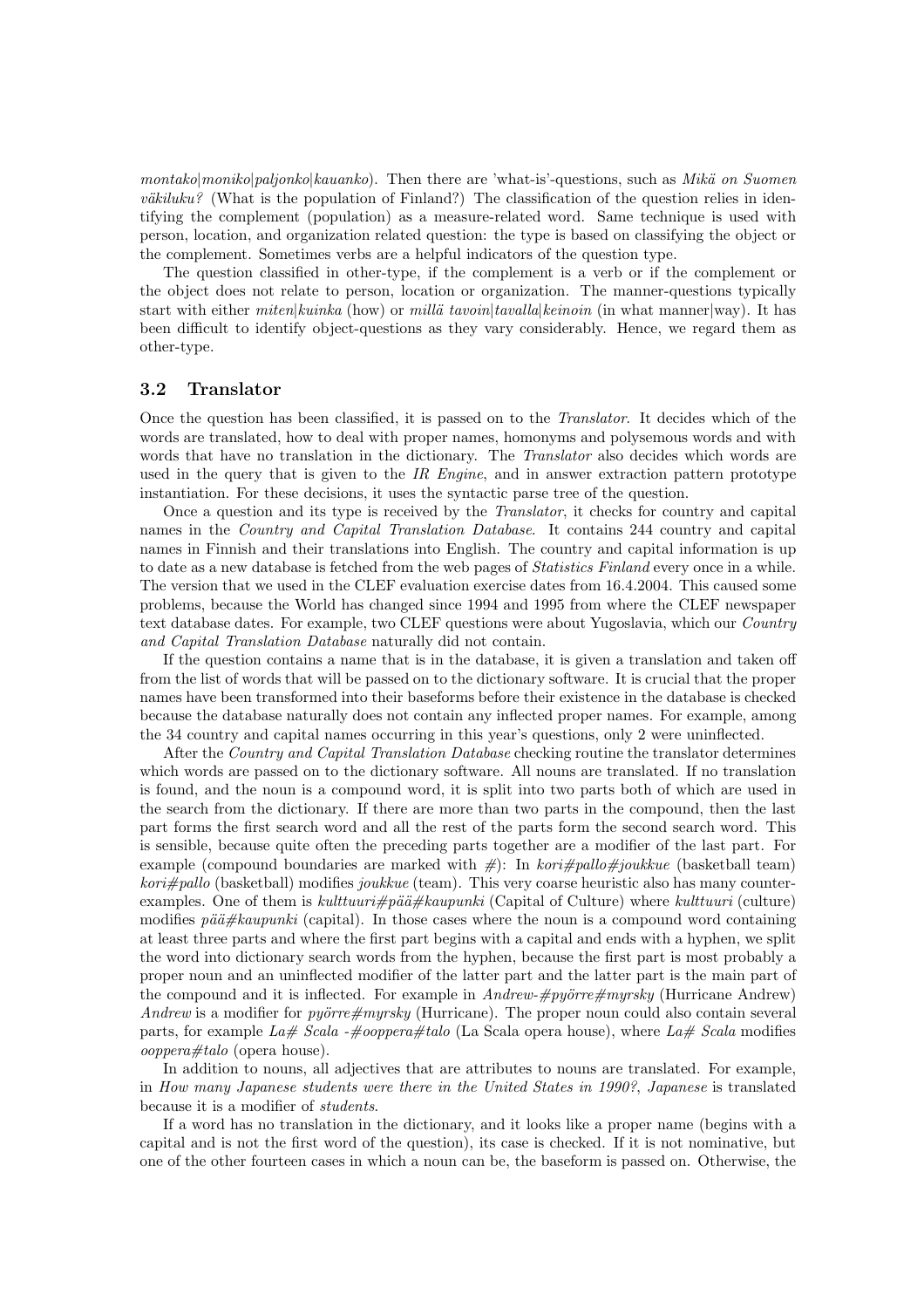original word in the question is passed on. This is because in the nominative case, no inflection is added to the proper name, while in the other cases, a suffix is added to the end of the word. In order to be able to use an inflected proper name as an English query term, we have to find its baseform.

The main reason for only translating nouns and their attributes is that the verbs used in the questions tend to be highly polysemious and they tend to have one or more homonymes. For example, in the case of this year's question number 40: Who directed "Braveheart"?, in Finnish Kuka ohjasi elokuvan "Braveheart - Taipumaton"? the verb ohjata (to direct) has 22 different senses in English, and only the seventh is the correct sense. However, the problem of polysemious words and homonyms also exists for nouns. For example, in this years question set, question 192 contained the word laivasto (navy), for which our dictionary software gave 3 different senses and 4 different translations (fleet, naval, forces and navy). If the different translations represent the same sense, they are often synonyms or regional variants. An example of synonyms: the translation candidates for laulaja are:

#### singer, songster, vocalist

which all represent the same sense according to our dictionary software. An example of regional variants: the translation candidates for maanalainen are:

metro, tube (br; the tube), underground (br; the underground), subway (yl am) where br means British English and am means American English.

There are two main problems that could be studied further in the Translator. First, we should investigate whether query terms and answer extraction pattern prototype instantiation terms should be different. At the moment, the same terms are used for both.

The second area for further investigations is that of finding the correct translation or translations for a word in a given question. At the moment we take at most the two first translations and hope that the correct one is among these. Usually it is, because in general, the dictionary software lists the translation alternatives in the order of their frequency.

### 4 Information Retrieval

After the query terms have been selected, tey are given to the information retrieval engine. We used Managing Gigabytes  $(MG)^6$  for IR task in Tikka. MG is an open source text indexing and retrieval engine developed as a joint venture of multiple Australian universities.

Prior to indexing, the documents were split so that each document was in its own file. The more fine-grained segmentation was not applied, since some of the answers to the training questions were not within one sentence, or even one paragraph. The files were then fed to MG for indexing. The contents of the documents were not otherwise preprocessed, although it might have enhanced the results, since the special characters caused some problems in retrieval. For instance, changing the dollar signs to corresponding strings might have been worthwhile.

The maximum number of retrieved documents was limited to one hundred, since we did not want the document sets to be processed in Answer Selection phase grow too large. In our experiments we noticed that if found at all, the document containing the correct answer was generally within the first 100. By default, MG was run in boolean query mode.

From our point of view, MG has some drawbacks. Firstly, it does not support phrase search or proximity constraints. This made it difficult to search for compound terms. It would also have been nice to be able to weight the terms according to their importance. For instance, one would have wanted to tell that the proper names occurring in the question are obligatory and they must be present in the retrieved documents, but other terms are less important. Now each of the terms were treated individually, and given the same relevance.

Especially with the questions that included proper names the boolean mode proved to work better than the ranked query. Since the query terms could not be weighted, the ranked query could sometimes give lots of irrelevant results. In the boolean mode at least the presence of the most fundamental terms can be required. Sometimes the query conditions were too strict, however, and

<sup>6</sup>http://www.mds.rmit.edu.au/mg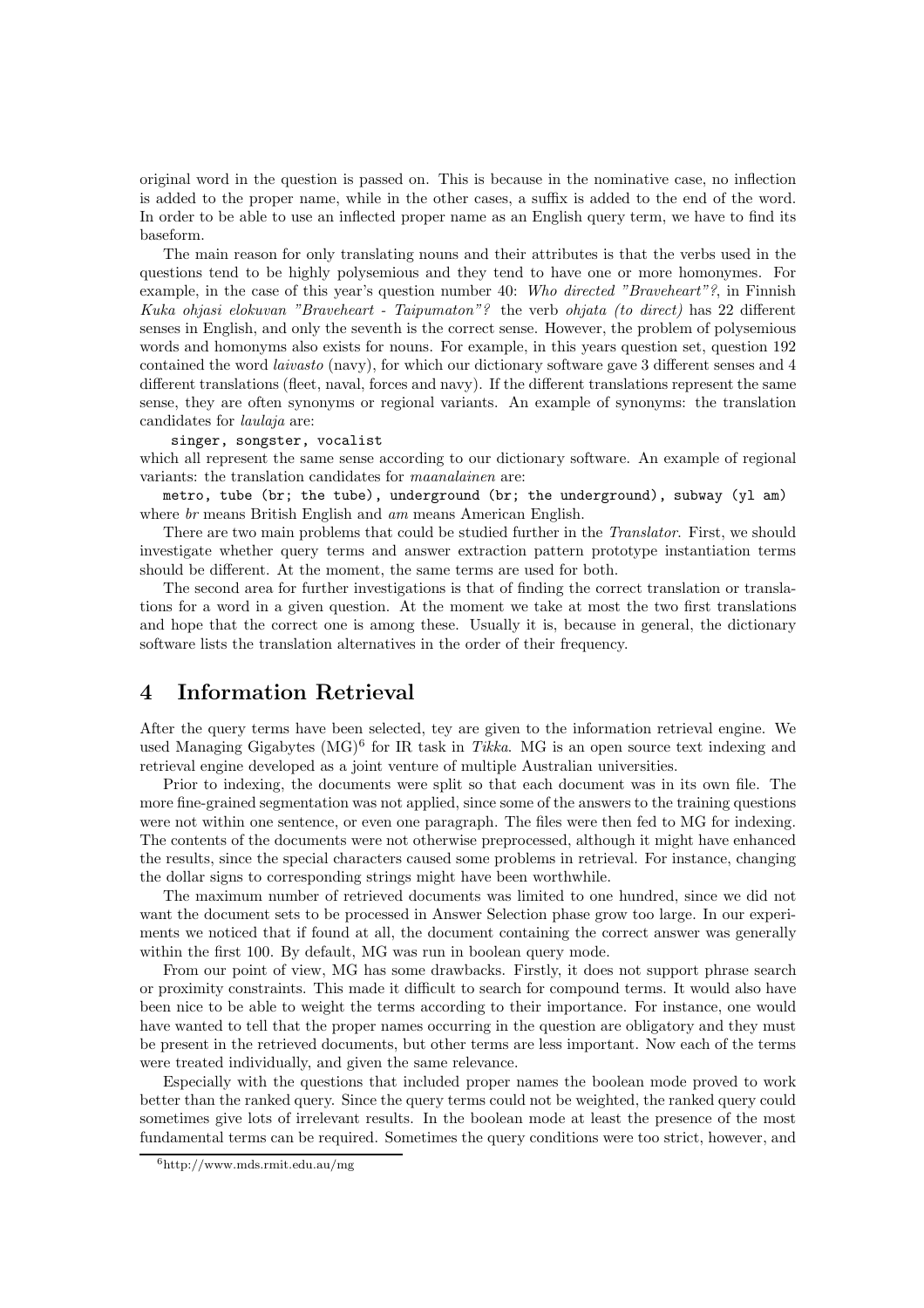the result set became empty, in which case the mode was switched. This might cause the amount of the result document set to grow so large that the document with the correct answer could be left out of the set of 100 best and , hence, not be processed at all.

According to our experiments with the training data set, it seemed worthwhile to include also the corresponding adjective to the question as an alternative in case there was a name of a nation in the question. This is because the translations are in some situations more natural if the part of speech is altered. For example, question 29 in the test set was in English What is the official German airline called? The corresponding Finnish question is Mikä on Saksan virallisen lentoyhtiön nimi? Here German is an adjective, but Saksan is the genetive form of the noun Saksa (Germany).

Another motivation for adding the corresponding adjectives/nouns is the fact that even within one natural language, both of these expressions occur in sentences that have the same meaning. For instance, question 90 in the training set was *How many people in U.S. do not have health* insurance?, where U.S. is a noun. The correct answer to it was 37 million, which existed in the following snippet: ... the existing system, which leaves 37 million Americans without health insurance and ... There the triggering term is American, which is an adjective.

The expansion of the query terms with synonyms would probably have improven the results. The disambiguity of the query terms, especially in bilingual question answering task, enlargens the expansion term candidate set notably, however. Some proper names could have quite easily be expanded, though, such as United States, which might have been worth expanding with terms US, America and American, as discussed above.

The most important terms in the query seemed to be the proper nouns, as one might expect. After that came the common nouns, possibly expanded with their synonyms. Next to the common nouns were verbs, outside of some verbs that were so common that they didn't actually mean anything (such as  $do, be$ ). The least important group of words were generally the adjectives, though there were some questions in which the adjectives were very significant, for instance in question 79: What is the highest active volcano in Europe?. This has been taken into account in query term selection, as was described in section 3.2.

The seach results are passed onward to Answer Selection module for the execution of the next phrase, the answer extraction.

### 5 Answer Processing

#### 5.1 Answer Extraction Patterns

Answer extraction pattern instantiation is the first step in Answer processing. This is done by creating instances of pattern prototypes. Each question type has a set of pattern prototypes that have been induced from the 1994 L.A. Times and the 1995 Glasgow Herald using the Multisix Corpus [5]. The pattern prototypes have slots where translated words from the question are inserted in order to form pattern instances.

Tikka contains pattern prototypes for six question types. They are: date, definition, location, measure, person and other. Based on the question types in the Multisix Corpus [5], we could have developed pattern prototypes also for the classes *object* and *organization*. However, we picked the most common categories for pattern prototype development and left the rest for future development. Other is a class where we classify all those questions that do not belong to the other five classes. In addition, the CLEF-2004 Question Answering Track Guidelines<sup>7</sup> contained classes abstraction and manner, but we did not develop pattern prototypes for these since we had no training material.

Below are 3 examples of the 11 instantiated location patterns for question 116 Where is the Reichstag?

 $[i]n$  (( $[A-Z]$ [a-z]+ ) $\{1,5\}$ [A-Z][a-z]+), a [a-z]\* [a-z]+,[^a-zA-Z0-9]+Reichstag[,\.] at ([A-Z][a-z]+,? ([A-Z][a-z]+)?), [^\.\?\!0-9\",]\* Reichstag

<sup>7</sup>http://clef-qa.itc.it/2004/guidelines.html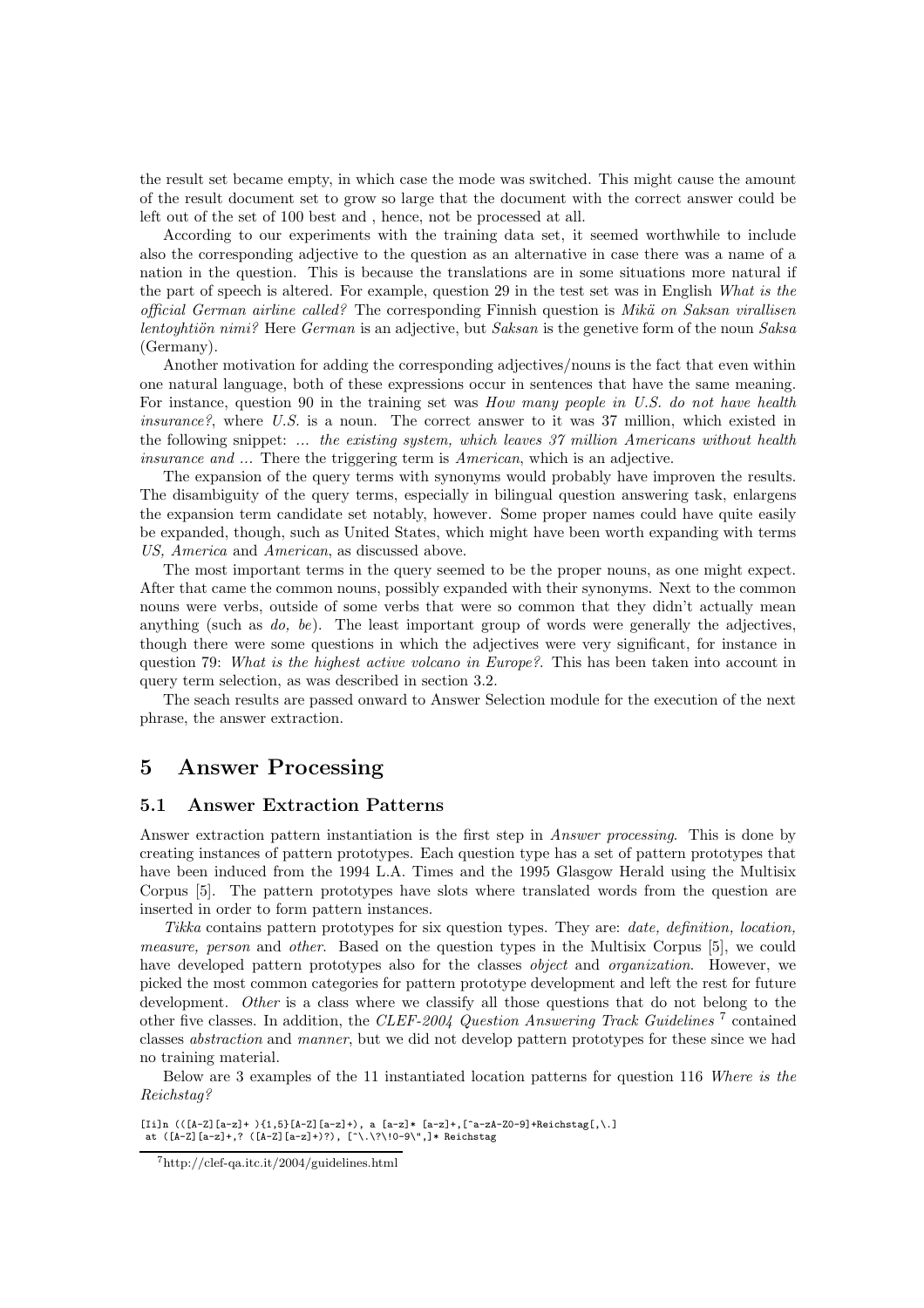| Class      | Patterns |
|------------|----------|
| date       | 3        |
| definition | 3        |
| location   | 18       |
| measure    | 22       |
| other      | 5        |
| person     | 16       |
| total      |          |

Table 1: Question type classes and number of prototype patterns in each class.

```
Reichstag[^<>\?\!\;\.]*\.?[^<>\?\!\;\.]* in ((the )?([A-Z][a-z\']+,? ){0,3}[A-Z][a-z\']+)[\.,][^0-9]{2}
```
The prototypes of these patterns are identical to the instantiated patterns, except that the word Reichstag is replaced with a wildcard denoting any noun from the question. The third pattern is the one that matched both of the answers that were found. Both of the answers are Berlin, and here is their context:

| Two matches for question 116:                                                                   |
|-------------------------------------------------------------------------------------------------|
| WORKERS lower a giant panel of cloth over the entrance to the Reichstag in Berlin, helping      |
| Hungarian artist Christo to fulful a dream of 24 years.                                         |
| Reichstag in Berlin, he                                                                         |
| He will use 160 assistants to wrap the Reichstag with 90,000 square yards of a silver propylene |
| fabric, chosen "because it fits with the building, the heaven and light in Berlin." Christo     |
| Reichstag with 90,000 square yards of a silver propylene fabric,                                |
| chosen "because it fits with the building, the heaven and light in Berlin."                     |

Table 2: The two text snippets that were matched for question 116. Above is a bigger window of text and below is the exact text snippet that was matched by the pattern.

The answer pattern prototypes consist of regular expressions and of slots for proper names and other words that have been picked from the question. The answer pattern prototypes do not contain any syntactic or morphological information at the moment. Table 1 lists all the pattern classes and the number of prototype patterns that each class contains. In future research, it would be interesting to incorporate at least part of speech information into the patterns. Examples of pattern instances that are derived from the same location pattern prototype:

```
the city of ([\hat{ } \ , \ \ \ \ \ \ \ \ \ Mike Kelley[\ \ \ \ \ \ \ \ \ \the town of ([ \hat{\ } \, , \rangle \, . \rangle ? \setminus 10-9]+), Mike Kelley[ \hat{\ } \rangle \, . \rangle ? \setminus 10-9]*
```
In the above example, the word kaupunki has two translations, *city* and *town*, and the pattern prototype is expanded with both.

Another example:

PROPER NAME $[\hat{\ } , \rangle, \rangle$ ? $(0-9] *$  TITLE,?  $[\hat{A}-Z] * (([A-Z][a-z]+[-1]) * [A-Z][a-z]+)$ 

In the above person pattern prototype the slots for PROPER NAME and TITLE are filled with words from the question. For example, in the question 2 from 2003, Kuka on YK:n pääsihteeri?, Who is the head of the United Nations?, the slot for PROPER NAME is filled by UN, United Nations and UN (United Nations). The slot for TITLE is filled by Sectretary General and secretarygeneral. When all these instantiations are combined, we end up with 6 different pattern instances. The different variations for the slots except for the combination UN (United Nations) are retrieved from the dictionary. For all acronyms that have the longer form listed in the dictionary, the system performs the same type of expansion as for UN.

#### 5.2 Answer Selection and Scoring

Answer selection is based on frequency, which means simply that among the answer candidates, the answer that appears most often is selected. If there are several answer candidates with the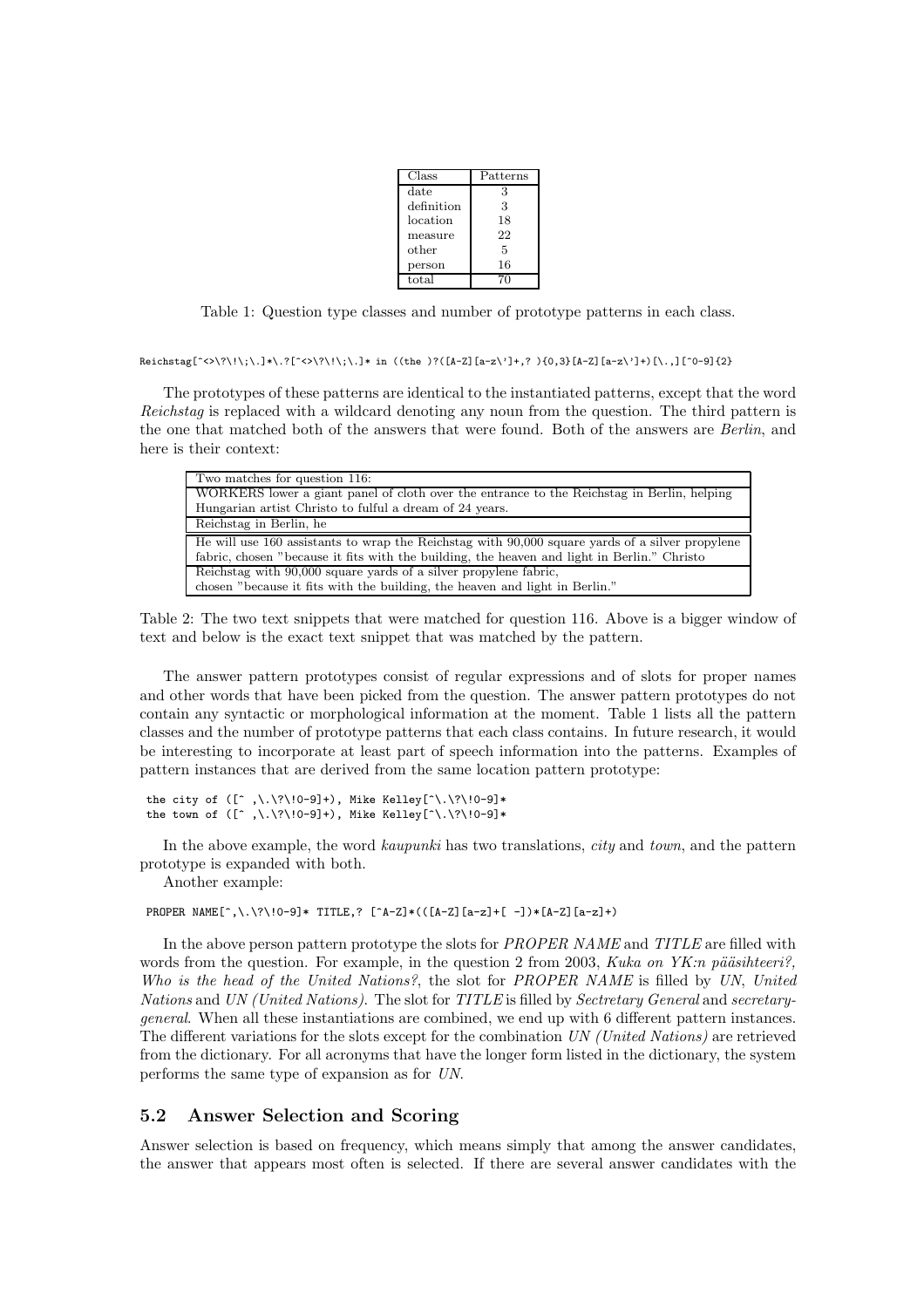same frequency, the one appearing first in the results retrieved by the IR Engine, is selected. This is a reasonable approach, because the IR Engine search results are ranked in the order of relevance.

Confidence measure generation is a function of both the total number of candidates retrieved and of the frequency of the selected candidate. This function is illustrated as an area plot in Figure 2. In Tikka, the frequencies and numbers of different candidates are discrete and not continuous as shown in the figure. The confidence score is 1, if the number of different candidates is a number between 1 and 5, or if the number of different candidates is a number between 6 and 14 and the frequency of the candidate is greater than 1 (the area marked with tiles in figure 2). The confidence score is 0.5 if the number of different candidates is between 6 and 10 and the frequency is 1 (the area marked with diagonal lines in figure 2). The confidence score is 0.25 if the number of different candidates is between 11 and 14 and the frequency is 1, or if the number of different candidates is over 14 (the area marked blank in figure 2). All those answers that we detected as not having an answer in the text database (answers of type NIL) had a confidence score of 0. Detecting the degree of confidence for answers of type NIL is a goal for future research.



Figure 2: Area plot of the confidence score of Tikka as a function of candidate frequency and total number of different candidates.

The Table 3 lists the number of occurrences of each confidence measure and the number of correct answers in these classes. Only answers that are not NIL are considered.

| $\mathop{{\rm Confdence}}$ | CLEF 2004 (official) |                          | $CLEF$ 2003 (unofficial) |                          |
|----------------------------|----------------------|--------------------------|--------------------------|--------------------------|
|                            | )ccurrences          | $\operatorname{Correct}$ | Occurrences              | $\operatorname{Correct}$ |
|                            |                      | (one inexact)            |                          |                          |
| 0.5                        |                      |                          |                          |                          |
| 0.25                       |                      |                          |                          |                          |
|                            |                      |                          |                          |                          |

Table 3: Number of occurrences of different confidence measures and number of correct answers. No figures are given for the NIL-answers.

As can be seen from the table 3, the confidence function should have been more strict, i.e. the score 1 should have been given to fewer answers. However, the confidence function depends heavily on the data and questions at hand and on how well the answer extraction patterns match to that data. We trained Tikka with questions and answers from QA@CLEF from 2003, and it seems that the answer extraction pattern prototypes were too specific to those answers. With the 2003 questions we got 132 NIL answers, but with this years material, the number of NIL answers was 159. The distribution of confidence scores from 2003 is shown in table 3.

### 6 Evaluation

#### 6.1 Our Results at QA@CLEF

Our results in the 2004 Finnish-English QA@CLEF are shown in figure 4.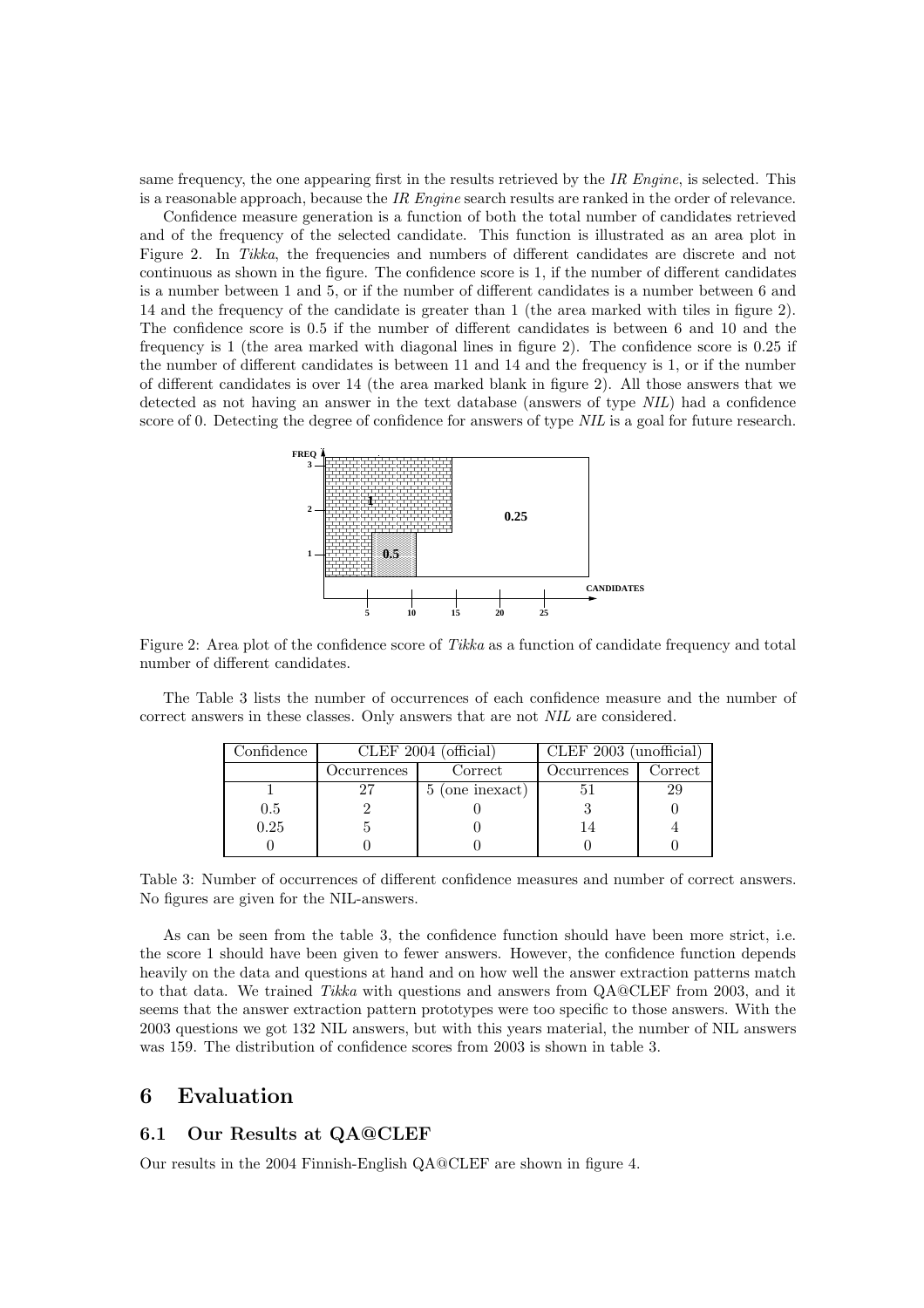|                                  | Absolute numbers | Percentage |
|----------------------------------|------------------|------------|
| Accuracy                         | 21/193           | 10.88      |
| Accuracy of factoid questions    | 20/173           | 11.56      |
| Accuracy of definition questions | 1/20             | 5          |
| Number of <i>NIL</i> answers     | 159/193          | 82.38      |
| Accuracy of <i>NIL</i> answers   | 17/159           | 10.69      |
| Confidence-weighted score        |                  | 4.65       |

Table 4: Our results at 2004 QA@CLEF.

We had 21 right answers, among which 20 were factoid questions and 1 was a definition question. One of our answers was inexact and there were no unsupported answers in our answer set.

#### 6.2 Inter-Translator Agreement

The questions for Finnish-English QA were translated from English. The assessor of the evaluation campaign compared the English questions against the results given by Tikka. However, the translation process is not straightforward, because for most questions, there seem to be as many translations as there are translators. In addition, not all questions are sensible when translated. For example, the question 86 (*What does a luthier make?*) became pointless in Finnish, because our word for luthier (soitinrakentaja) tells what a luthier does. Another example of the influence of translation on the questions is question 85 What did the artist Christo wrap up?. This can be translated in two ways which have a completely different meaning due to the ambiguity of the verb to wrap up. To wrap up can be translated as denoting concrete wrapping up, which was the correct meaning according to the correct answer, which is that The artist Chisto wrapped up the Reichstag in silver fabric tied with blue rope. The other meaning of to wrap up is an abstract one, and it means finishing something. The translations 1 and 2 translated to wrap up with its concrete sense *paketoida*, but translation 2 has the abstract sense *saattaa päätökseen*. We did two more translations of the English questions by translators who had not seen the official translation in order to measure the difficulty of the translation task and the inter-translator agreement rate. The amount of inter-translator agreement is illustrated in Table 5. Translation 1 is the official translation where the errors have been corrected <sup>8</sup> .

|                         | Absolute numbers | Percentage |
|-------------------------|------------------|------------|
| All three translations: | 51/200           | 25.5       |
| Translation 2 and 3:    | 86/200           | 43         |
| Translation 1 and 2:    | 74/200           | 37         |
| Tarnslation 1 and 3:    | 69/200           | 34.5       |

Table 5: Number of indentically translated questions.

The most common translator disagreement types are lexicografic disagreement, word order disagreement and disagreement in the use of conventions. Lexicographic disagreement means a different choice of words where the words are synonyms or semantically very closely related. For example: manufacture translated as valmistaa or tuottaa. Word order disagreement means that the words in the question are in a different order. For example: *Missä on Hyde Park? (Where* is Hyde Park?) and Missä Hyde Park on? (Where Hyde Park is?). Disagreement on the use of conventions means that there are many, equally correct, different conventions on how to express a concept. For example, there are several conventions for expressing names of movies that have originally appeared in another language than Finnish. For example, the question 175 is about the movie Nikita. Nikita was translated into Finnish in three different ways: Nikita, elokuva "Tyttö" nimeltä Nikita" and Nikita (La Femme Nikita). The translation of names of movies is problematic because some movies have an official translation into Finnish and some don't. In the case of  $Nikita$ , there were two official translations, Nikita and Tyttö nimeltä Nikita. Proper names are

<sup>8</sup>http://clef-qa.itc.it/2004/down/clef04-test-FI-EN-correct.txt